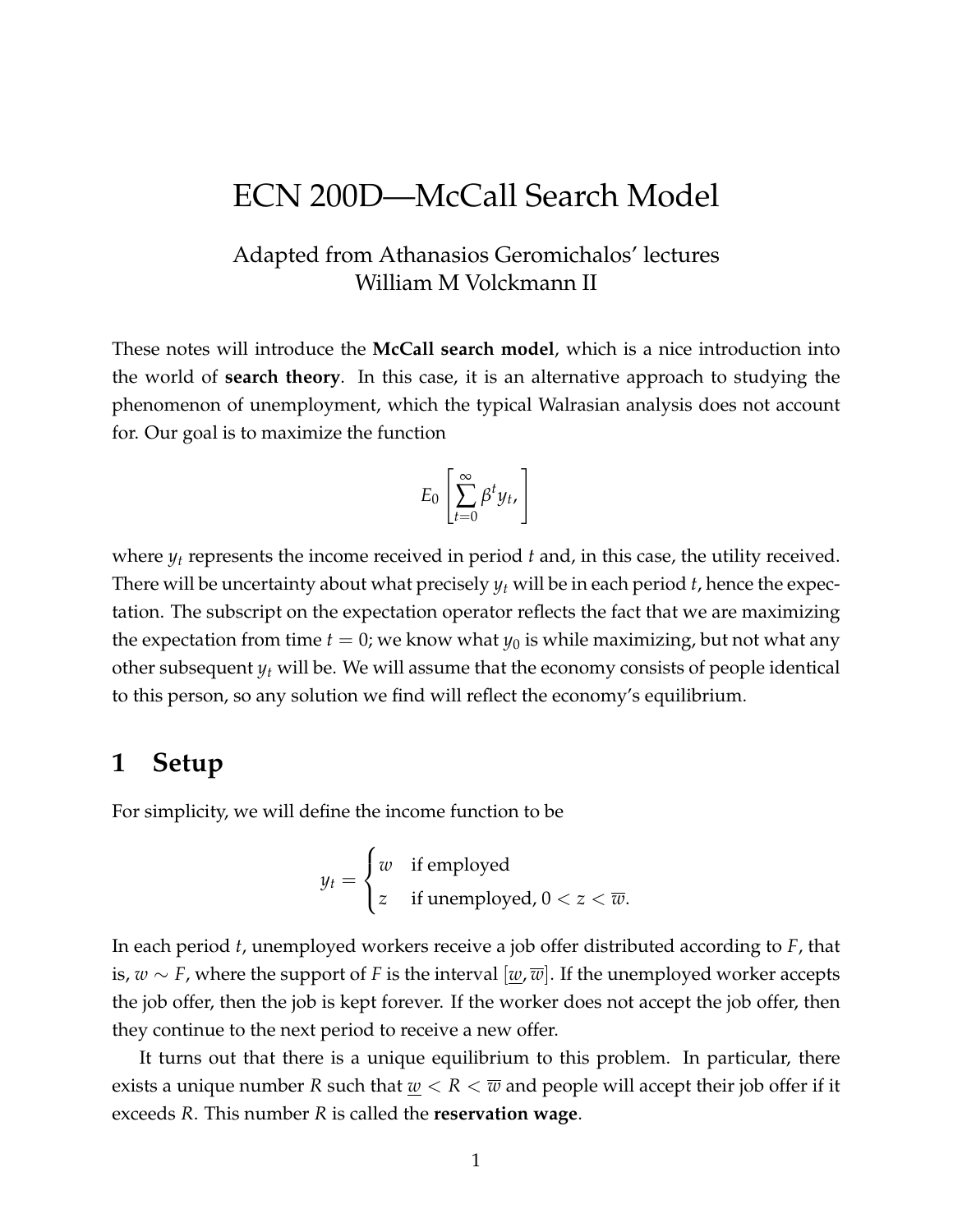## **2 Behavior**

Let  $V(w)$  be the value function of being employed at wage  $w$ . Since the worker is employed forever, she therefore receives *w* in each period, and hence

$$
V(w) = w + \beta w + \beta^2 w + \ldots = \frac{w}{1 - \beta}
$$

To an unemployed worker, this is seen as the value for accepting the job offer with wage *w*.

Let *U* be the value function for being employed. Notice that *U* has not been made a function of *w* in the way that *V*(*w*) has. This is because the *value* of remaining unemployed does not depend on whatever offer you received today – it is a function of whatever offers you are expected to receive in the future. We will write

$$
U = z + \beta E[J(w')], \tag{1}
$$

.

where  $J(w')$  is the value of *receiving* the offer  $w'$ , not the value of actually accepting it. In other words,

$$
J(w) = \max\{V(w), U\} = \max\left\{\frac{w}{1 - \beta}, z + \beta E[J(w')] \right\}.
$$
 (2)

Let's try to digest this a little bit more. Suppose you receive a job offer today with wage *w*. Then you have two choices.

- (a) Accept the job offer and receive  $V(w)$  as your payoff, or
- (b) Remain unemployed, receive *z* today, and try your luck again next period that is, face  $J(w')$  with a new random wage  $w'$ , discounted by a period.

Of those two, you will choose the one that gives the higher payoff, i.e. the maximum. Thus, the value of choosing to be unemployed is to receive *z* today and face a new choice tomorrow – this is the value function *U* as written above. This means we have a functional equation and we want to solve for  $J(\cdot)$ .

As a first line of attack, let's just try to graph *J*(*w*). Graphing *V*(*w*) is rather easy since it is simply  $w/(1 - \beta)$ . Graphing *U* is also easy since, as we just said, it is not even a function of *w*; thus, is it a horizontal line. The graph is shown in Figure 1.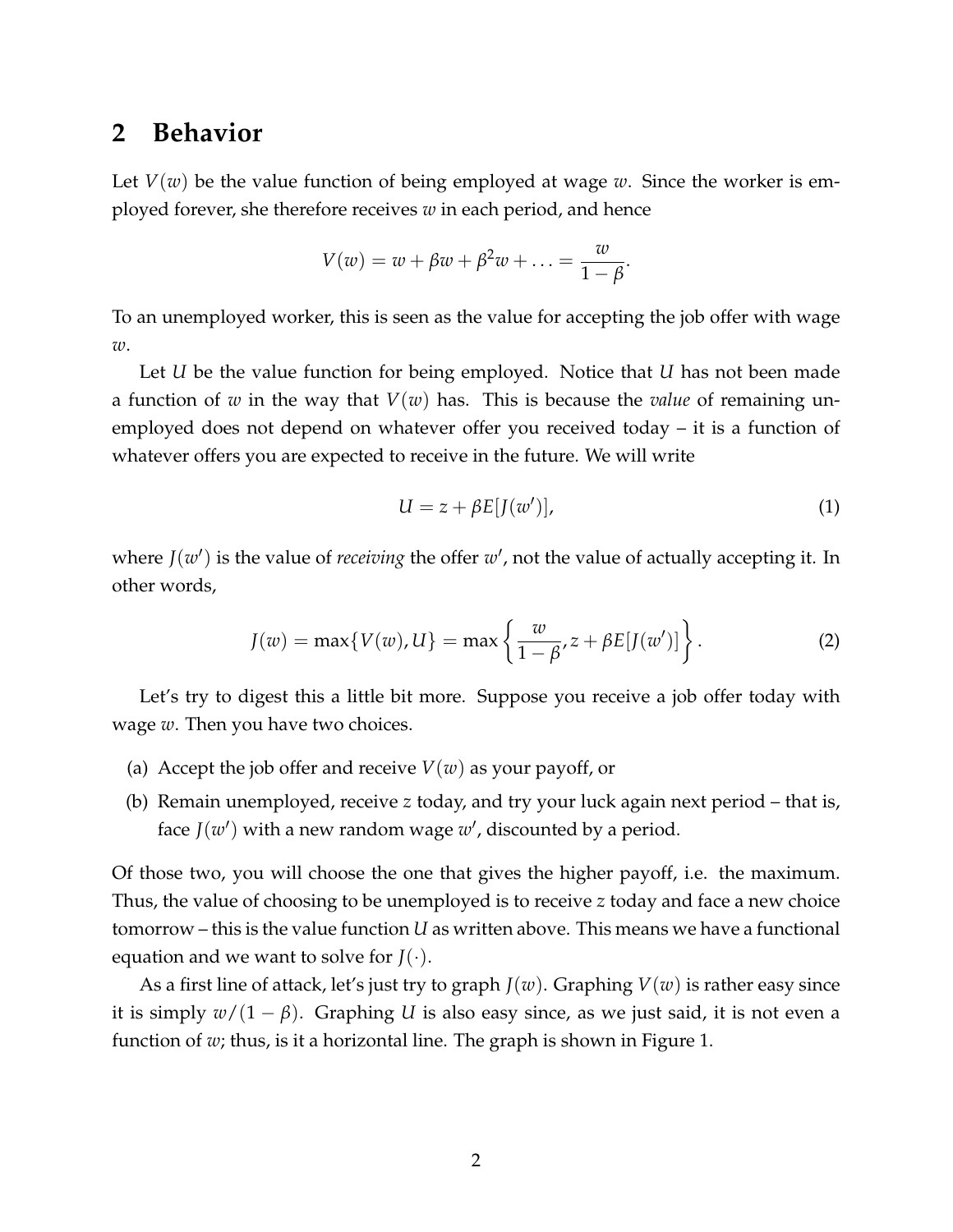

Figure 1: The value function is the thick, blue line.

The thick blue line represents the maximum of  $V(w)$  and  $U$ . The two functions intersect at the reservation wage  $w = R$ . This is intuitive. If the value of being unemployed is greater than the value of accepting the job at wage *w*, then reject the job offer. If the value of the job at wage *w* is greater than the value of remaining unemployed, then accept the job offer. The wage *R* is where the worker is indifferent between remaining unemployed or accepting the job at wage *R*.

We can use this information to write  $U = R/(1 - \beta)$ . Thus, we can rewrite function (2) as

$$
J(w) = \max\left\{\frac{w}{1-\beta}, \frac{R}{1-\beta}\right\} = \frac{\max\{w, R\}}{1-\beta}.
$$

This is nice because instead of having to solve for a function, we only have to solve for the scalar *R*, which should be a considerably easier task. Because  $U = R/(1 - \beta)$ , we can use equation (1) to write

$$
U = \frac{R}{1-\beta} = z + \beta \int_{\underline{w}}^{\overline{w}} \frac{\max\{w', R\}}{1-\beta} f(w') \ dw',
$$

where the integral is the expectation.<sup>1</sup> Multiply both sides by  $1-\beta$ . Then  $R^*$  solves

$$
R = (1 - \beta)z + \beta \int_{\underline{w}}^{\overline{w}} \max\{w', R\} f(w') \, dw'.
$$
 (3)

So how we do actually solve it? We will explore two different approaches.

<sup>&</sup>lt;sup>1</sup>He used *w* instead of  $w'$  in his analysis. Nothing changes, but usage of  $w'$  seems more consistent with what came prior.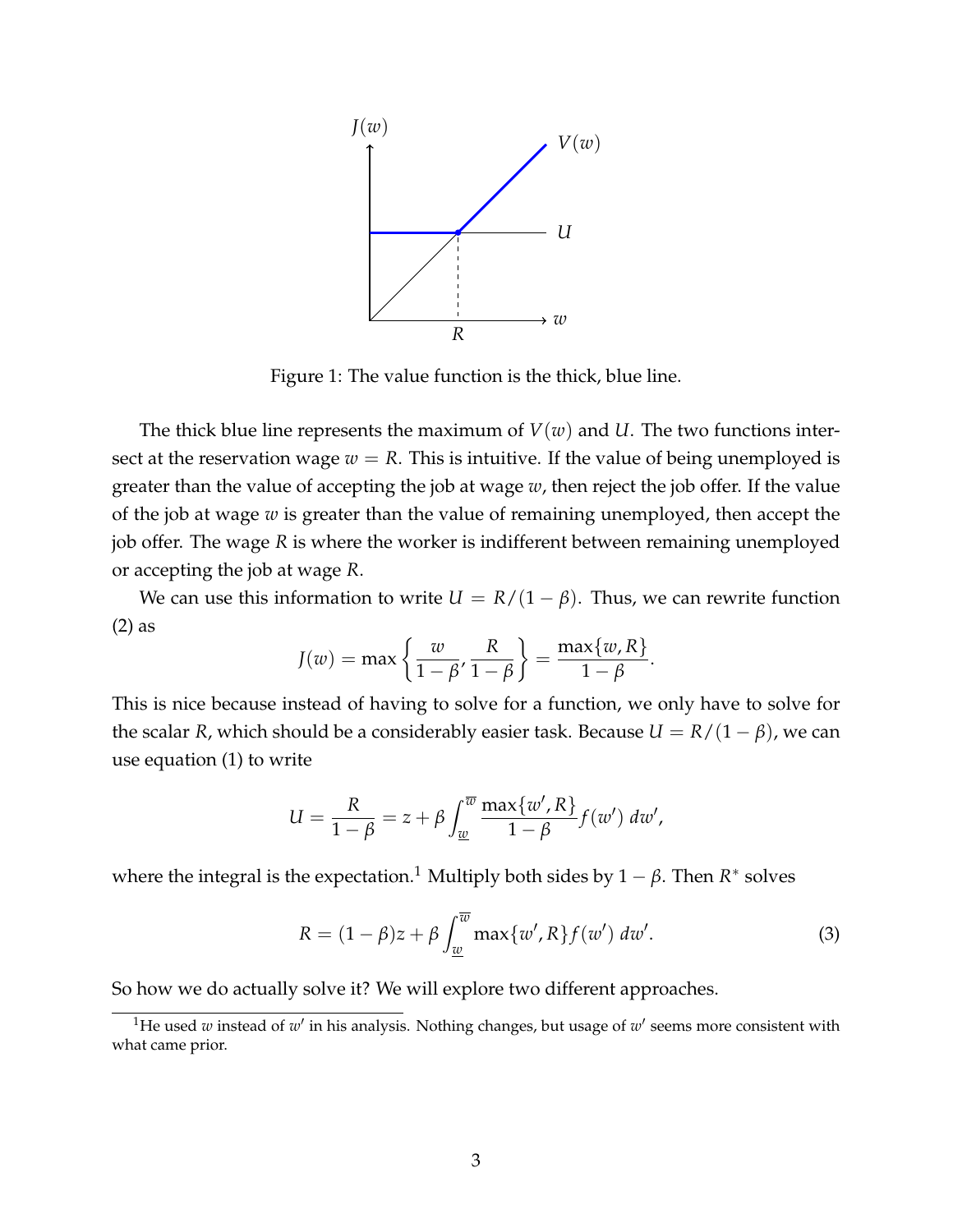## **3 Solution Method 1**

Define the function

$$
G(R) = (1 - \beta)z + \beta \int_{\underline{w}}^{\overline{w}} \max\{w', R\} f(w') \, dw' - R.
$$

From equation (3), we know that any *R* satisfying  $G(R) = 0$  is a solution.

Evaluating  $G(\overline{w})$ , and noting that max $\{w,\overline{w}\} = \overline{w}$ , we get

$$
G(\overline{w}) = (1 - \beta)z + \beta \int_{\underline{w}}^{\overline{w}} \max\{w', \overline{w}\} f(w') \, dw' - \overline{w}
$$

$$
= (1 - \beta)z + \beta \overline{w} \int_{\underline{w}}^{\overline{w}} f(w') \, dw' - \overline{w}.
$$

Notice that the integral is evaluating a density function over its entire support. Thus, the integral simply evaluates to 1. So we have

$$
G(\overline{w}) = (1 - \beta)z + \beta \overline{w} - \overline{w} = (1 - \beta)(z - \overline{w}).
$$

Since  $\beta \in (0,1)$ , the first term is positive. And since  $z < \overline{w}$ , the second term is negative. Thus,  $G(\overline{w}) < 0$ .



Figure 2: The shape of  $G(R)$  is unclear at present.

Figure 2 shows  $G(\overline{w}) < 0$ . But it is not clear what the rest of the function  $G(R)$  looks like. Ideally it would look something like that shown because it crosses the *R*-axis exactly once and thus there exists a unique solution. For this to be satisfied, we require two things. First, we'll want *G* ′ (*R*) < 0 so that it slopes down (and never back up). Second, we'll want  $G(\underline{w}) > 0$  so that we're guaranteed to cross the *R*-axis. Let's analyze.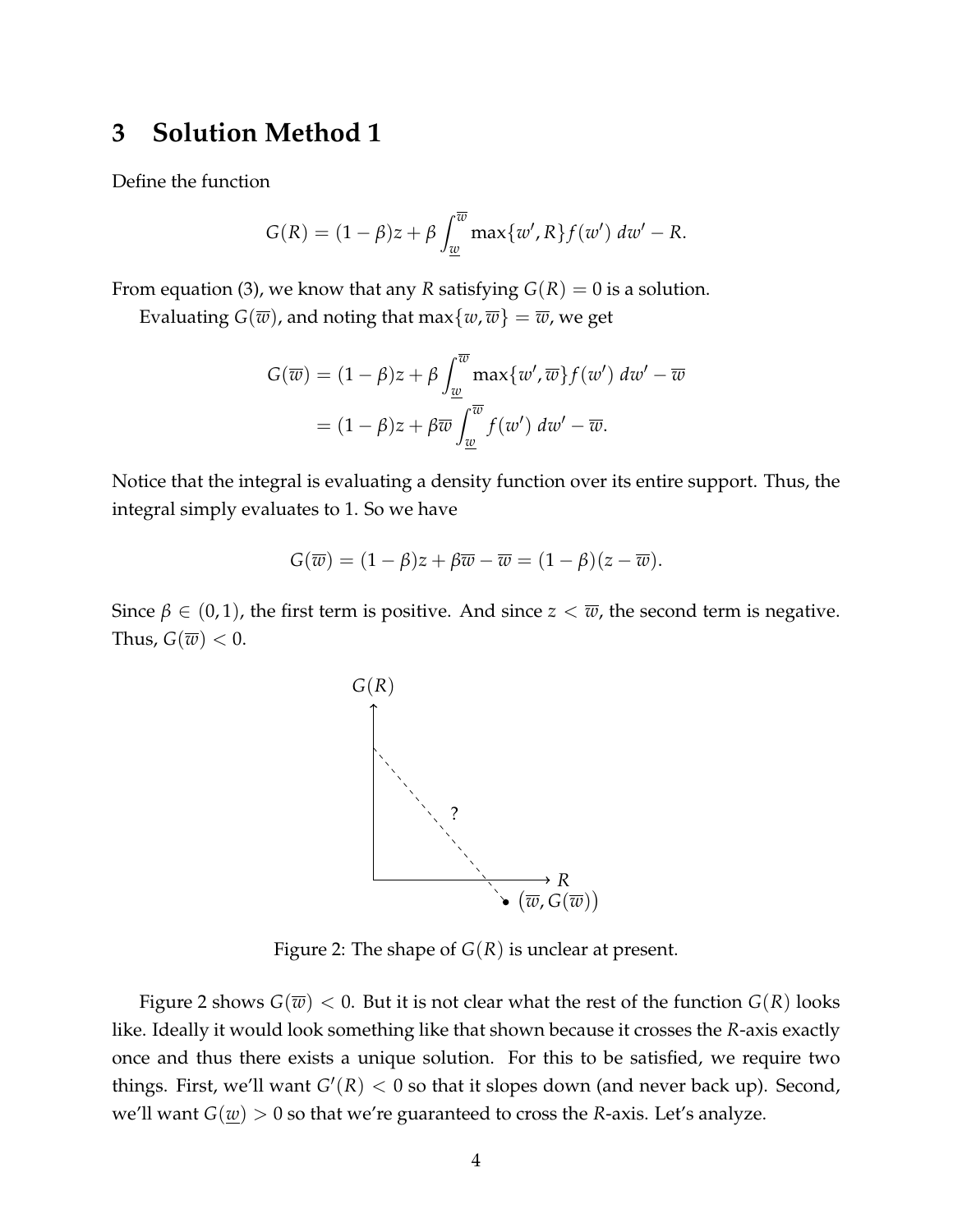#### **3.1 Derivative Check (Uniqueness)**

Let us first (re)familiarize ourselves with the **Leibniz rule**. For our purpose, it can be stated as

$$
\frac{d}{da}\left[\int_a^b f(x) \ dx\right] = -f(a).
$$

Intuitively, this says that when we increase the lower limit of integration by just a tiny little bit, we'll remove that tiny little slice under the function from the area being integrated. Similarly,

$$
\frac{d}{db} \left[ \int_a^b f(x) \ dx \right] = f(b).
$$

So if we increase the upper limit of integration by just a tiny little bit, we'll add that tiny little slice under the function to the area being integrated.

Now back to the economics. To compute *G* ′ (*R*), let's rewrite *G*(*R*) as

$$
G(R) = (1 - \beta)z + \beta R \int_{\underline{w}}^{R} f(w') \, dw' + \beta \int_{R}^{\overline{w}} w' f(w') \, dw' - R.
$$

We can apply Leibniz's rule to this. The result will be

$$
G'(R) = \beta \left[ Rf(R) + \int_{\underline{w}}^{R} f(w') \, dw' - Rf(R) \right] - 1
$$

$$
= \beta \int_{\underline{w}}^{R} f(w') \, dw' - 1.
$$

We're integrating a density function over less than its entire support, and then multiplying it by  $\beta \in (0, 1)$ , so  $G'(R) < 0$ . This is good.

#### **3.2 Positivity Check (Existence)**

To guarantee a solution, we need  $G(R) = 0$  somewhere, which means we need  $G(\underline{w}) > 0$ so that the function crosses the *R*-axis. Evaluating, we have

$$
G(\underline{w}) = (1 - \beta)z + \beta \int_{\underline{w}}^{\overline{w}} \max\{w', \underline{w}\} f(w') \, dw' - \underline{w}
$$

$$
= (1 - \beta)z + \beta \int_{\underline{w}}^{\overline{w}} w' f(w') \, dw' - \underline{w}
$$

$$
= (1 - \beta)z + \beta - \underline{w}
$$

$$
= (1 - \beta)z + \beta E[w'] - \underline{w}.
$$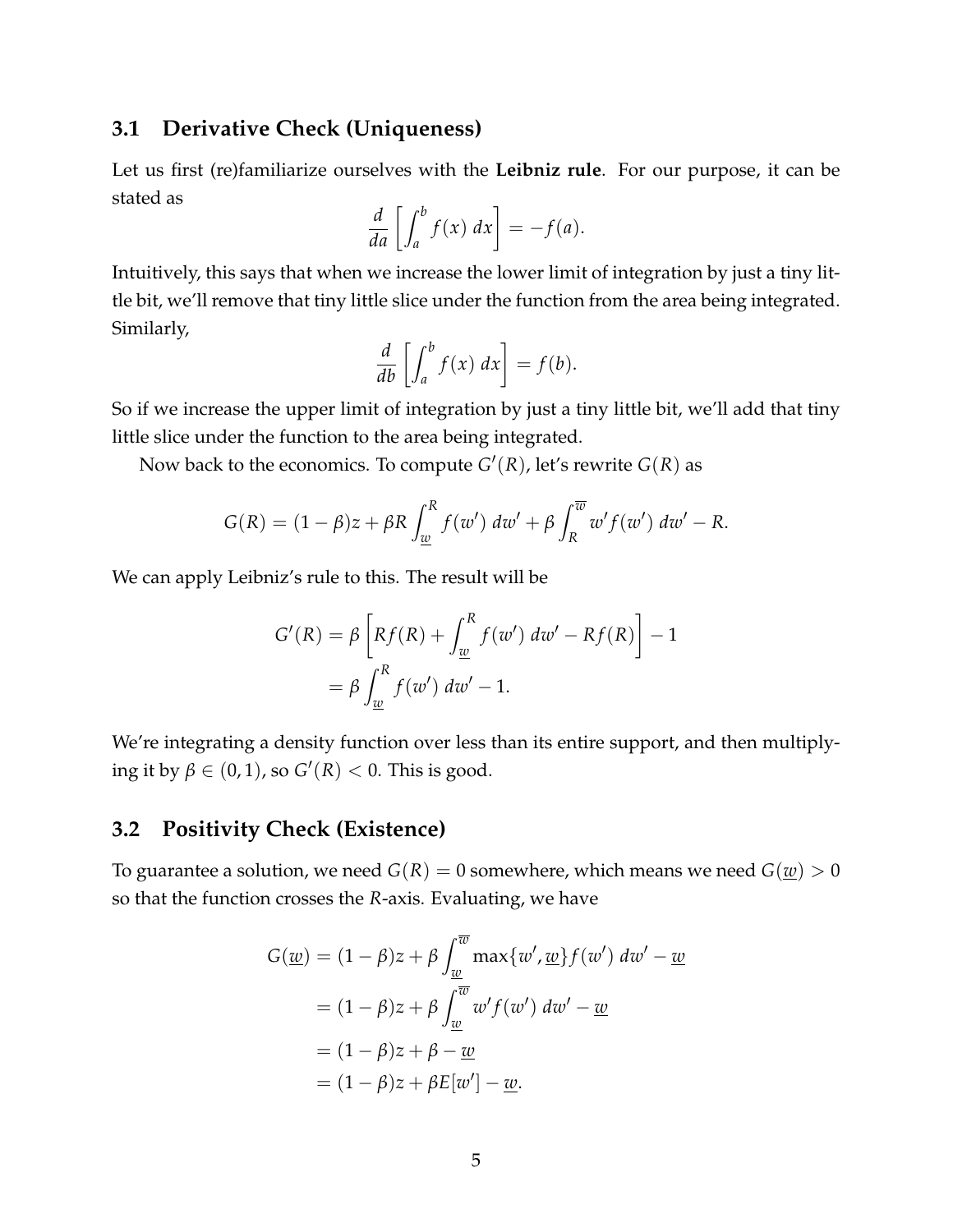It's not really obvious that this is positive. We would need

$$
E[w'] > \frac{w}{\beta} - \left[\frac{1-\beta}{\beta}\right]z.
$$

To illustrate, suppose that  $\underline{w} = 10$ ,  $z = 5$ , and  $E[w'] = 30$ . The plot of each side of the inequality is shown in Figure 3.



Figure 3: Low *β* individuals has no reservation wage.

The thick, blue segment of the function indicates the values of *β* that satisfy positivity of  $G(\underline{w})$ . Thus, if  $\beta$  is too small, then there is no reservation wage. Recall that a low value for  $β$  indicates that people are impatient and thus heavily discount whatever improvement a high wage might provide in the future. If people care about the future little enough, they will never work.



Figure 4:  $G(\underline{w})$  is positive,  $G(\overline{w})$  is negative, the slope is strictly negative, and the function is continuous. Thus, the function must take on this shape, indicating the existence of a unique reservation wage.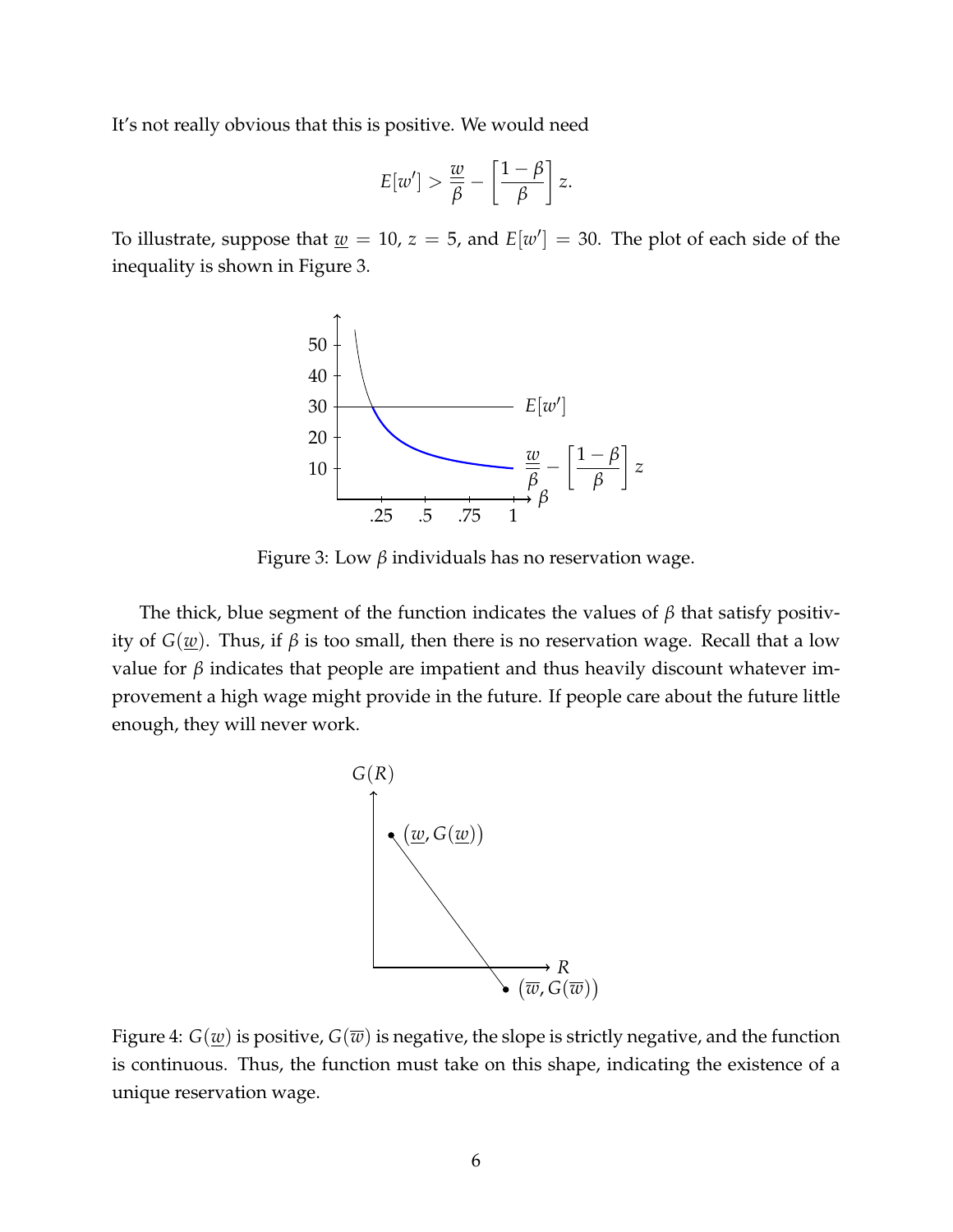So in order to have a unique solution, we will simply assume that

$$
(1 - \beta)z + \beta E[w'] - \underline{w} > 0.
$$

In certain cases, e.g. where  $w \sim \text{uniform}(0, 1)$ , the assumption is satisfied.

## **4 Solution Method 2**

Let's go ahead and assume that *w* ∼ *uni f* [0, 1]. This really amounts to a normalization of the distribution of wages. We're going to try to apply the contraction mapping theorem to solve. Recall that a mapping  $T : [0, 1] \rightarrow [0, 1]$  is a contraction if for any  $x, y \in [0, 1]$ , we have

$$
d(T(x), T(y)) \leq kd(x, y), \quad k \in [0, 1).
$$

We are dealing with real numbers, so we can use the absolute value metric.

Define the function

$$
T(R) = (1 - \beta)z + \beta \int_0^1 \max\{w, R\} \, \mathrm{d}w,
$$

where  $f(x) = 1$  is the density of *unif* [0, 1]. We will show that this is a contraction. For any  $x, y \in [0, 1]$ , the distance  $d(T(x), T(y))$ 

$$
= \left| (1 - \beta)z + \beta \int_0^1 \max\{w, x\} dw - (1 - \beta)z - \beta \int_0^1 \max\{w, y\} dw \right|
$$
  
=  $\beta \left| \int_0^1 \max\{w, x\} dw - \int_0^1 \max\{w, y\} dw \right|$   
=  $\beta \left| x \int_0^x dw + \int_x^1 w dw - y \int_0^y dw - \int_y^1 w dw \right|$   
=  $\beta \left| \frac{x^2}{2} - \frac{y^2}{2} \right|$   
=  $\beta \left| \frac{(x - y)(x + y)}{2} \right|$   
=  $\beta |x - y| \left| \frac{x + y}{2} \right|$ .

Since  $x, y \in [0, 1]$ , it follows that  $x + y \le 2$ . Therefore,  $(x + y)/2 \le 1$ . And since  $\beta < 1$ , it follows that

$$
d(T(x), T(y)) \leq kd(x, y), \quad k \in [0, 1).
$$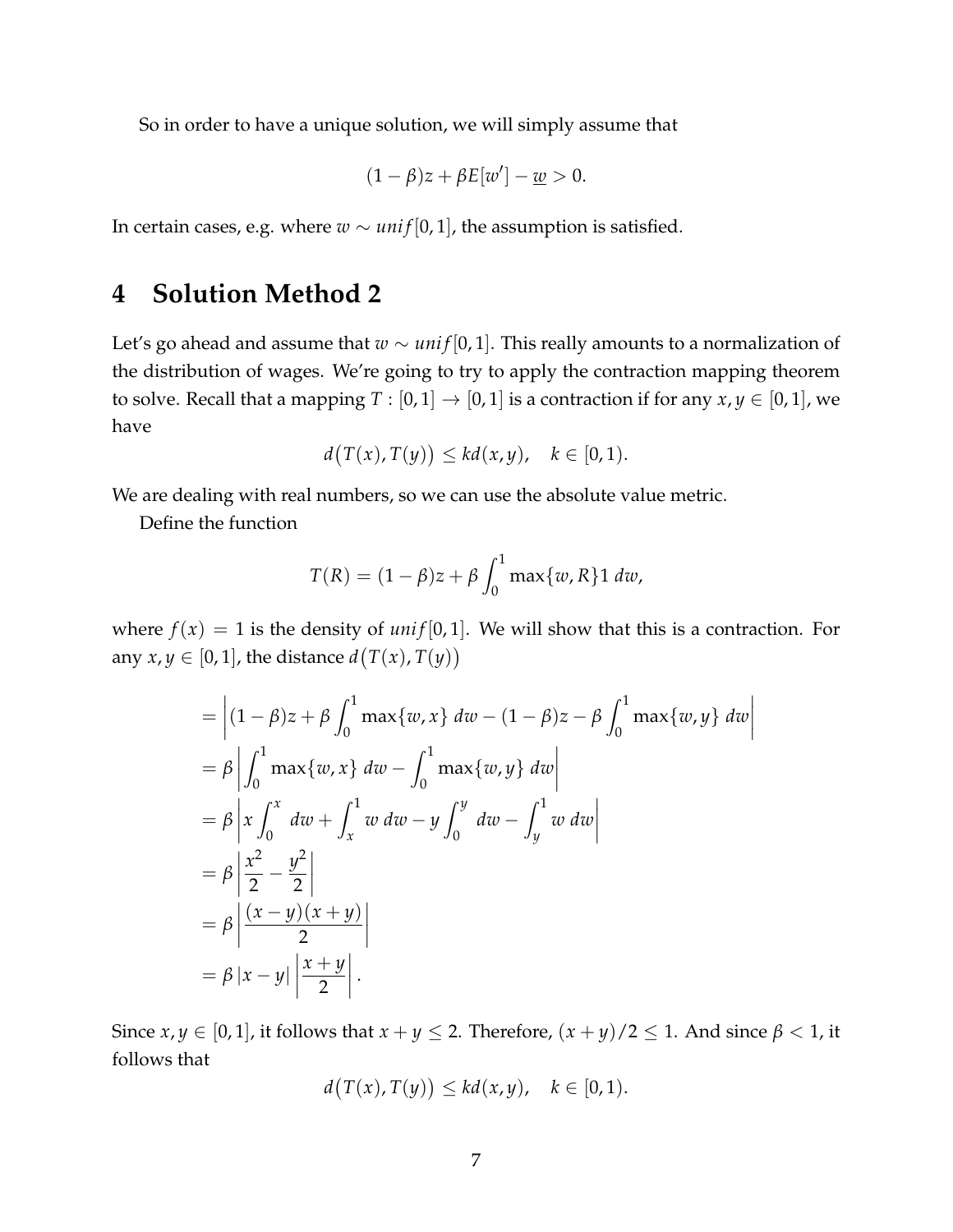So *T*(*R*) is in fact a contraction.

Furthermore, because  $([0,1], |\cdot|)$  is a complete space, we know that the contraction mapping theorem holds. Thus we can draw two important conclusions:

- (a) There exists a unique  $R^*$  such that  $T(R^*) = R^*$ .
- (b) For any  $R_0 \in [0, 1]$ , define the sequence  $R_{n+1} = T(R_n)$  for  $n \in \mathbb{N}$ . Then  $\lim_{n \to \infty} R_n =$ *R* ∗ .

# **5 Comparative Statics**

We might want to ask what effect an increase in *z* will have on either unemployment or *R* ∗ . To find the effect a change in *z* would have on *R* ∗ , we want to use the implicit function theorem and totally differentiate  $G(R) = 0$ . In particular, we have

$$
\frac{d}{dz}G(R(z),z) = \frac{\partial G}{\partial R}\frac{dR}{dz} + \frac{\partial G}{\partial z} = 0 \quad \Longrightarrow \quad \frac{dR}{dz} = -\frac{\partial G/\partial z}{\partial G/\partial R}.
$$

The numerator is  $1 - \beta$ . What about the denominator? Well, we already showed that  $G'(R) < 0$  in subsection 3.1 when we were showing the existence of the reservation wage. Thus, overall,  $dR/dz > 0$ .

So when there is a higher unemployment benefit, there will be a higher reservation wage. Since wages are random draws, this makes it less likely that a draw will be above the reservation wage and thus less likely that unemployed workers will accept a job offer. Thus, higher unemployment. This can be seen as an upward shift of the *U* function to *U*′ .



Figure 5: Higher unemployment benefit increases the reservation wage.